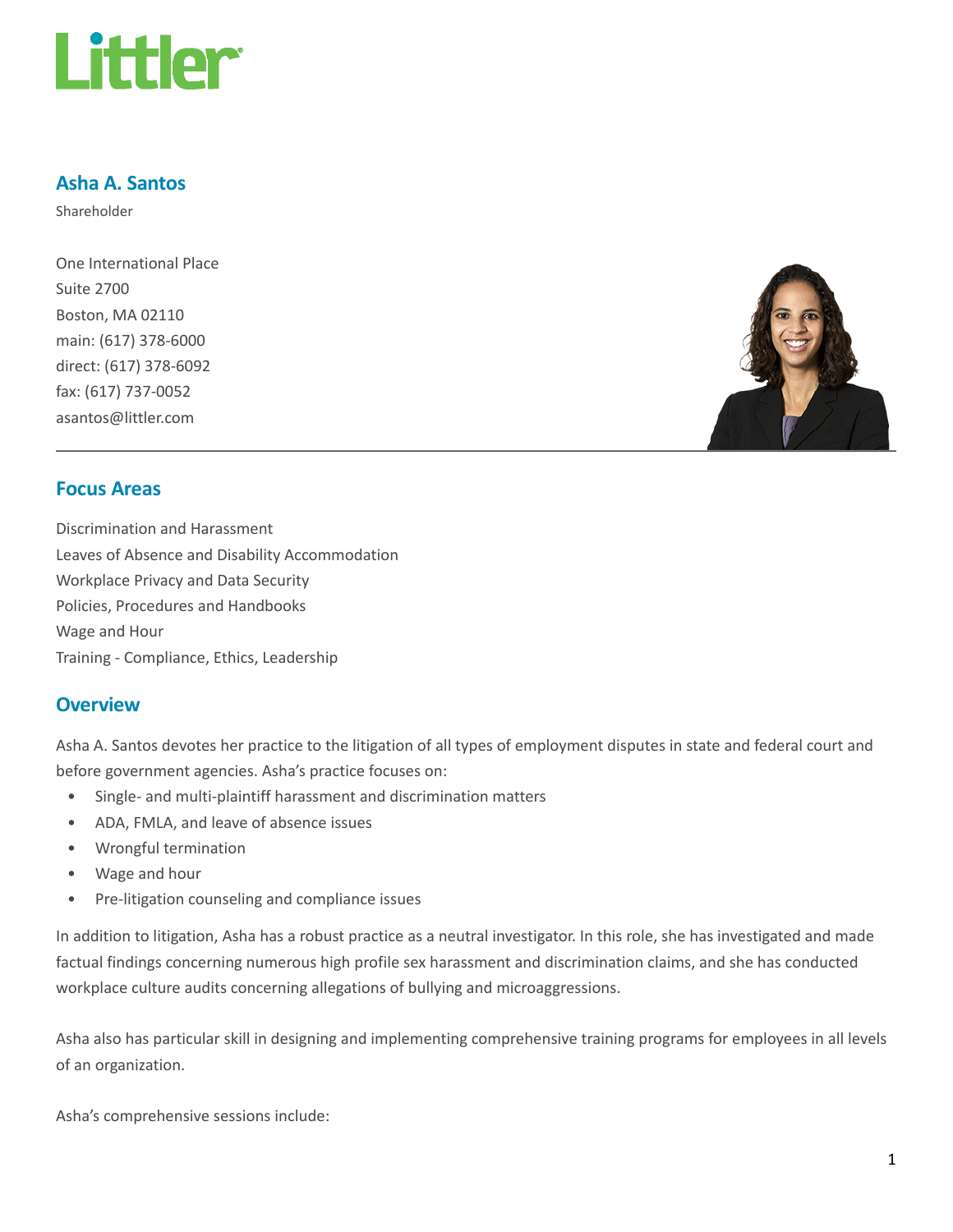

- Workshops tailored to senior executives and their unique legal obligations to respond to harassment and discrimination concerns
- Interactive workshops on respect in the workplace and equal opportunity employment principles
- "Train the trainer" sessions to empower human resources and in-house employees to deliver EEO workshops
- Bystander intervention workshops designed to create and support a "speak up" culture
- Sessions tailored to client or industry-specific issues, such as third party harassment concerns and social media

Asha's popular Bystander Intervention training has been implemented by numerous employers in the wake of #MeToo, and Asha is a regular speaker on the topic of what #MeToo means for corporate America.

# Professional and Community Affiliations

- Member, Boston Bar Association
- Member, Greater Boston Chamber of Commerce

# **Education**

J.D., Boston College Law School, 2007, cum laude B.A., Williams College, 2000

## Bar Admissions

**Massachusetts** 

# **Courts**

U.S. Court of Appeals, 1st Circuit U.S. District Court, District of Massachusetts

# Publications & Press

Maternity Leave Isn't Enough to Retain New Moms Harvard Business Review November 30, 2020

Massachusetts Releases Four-Phase Reopening Plan Littler Insight May 19, 2020

If Something Feels Off, You Need to Speak Up Harvard Business Review April 14, 2020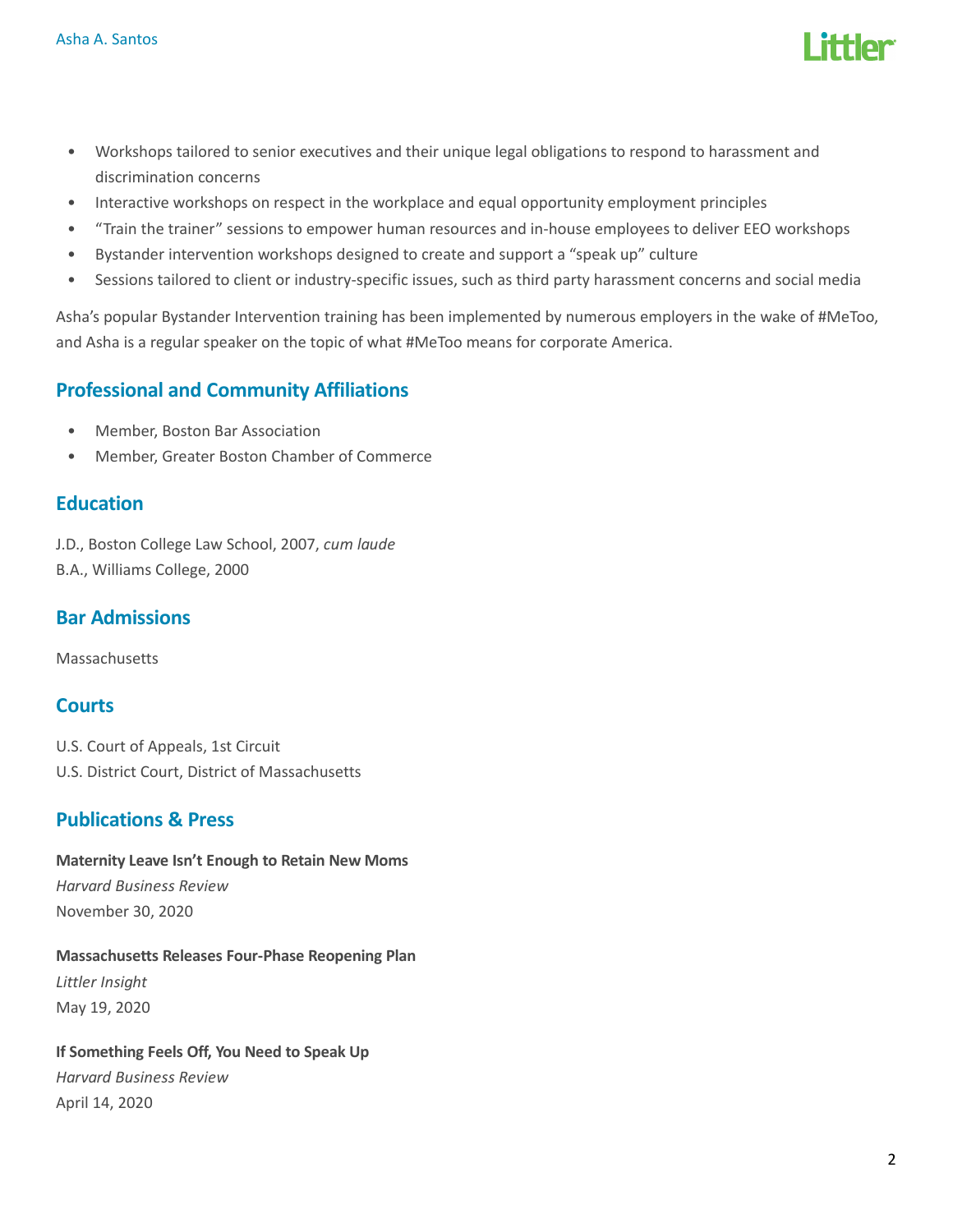

### #MeToo is necessary. It's also freaking men out. Boston Globe January 9, 2020

Rethinking Training – Bystander Intervention and Diversity & Inclusion Sessions Littler Podcast December 9, 2019

Littler Elevates 15 Attorneys to Shareholder Littler Press Release January 4, 2016

Domestic Violence Leave Required in Massachusetts Littler ASAP October 14, 2014

Massachusetts Supreme Judicial Court Clarifies Leave Rights Under the Massachusetts Maternity Leave Act American Chamber of Commerce Resources October 2010

# Speaking Engagements

2020 Virtual New England Employer November 5, 2020

Return to Work in Massachusetts – Managing the Next Phase of the Pandemic May 13, 2020

#MeToo, Part 2 – Where Do We Go from Here? 2019 New England Employer Conference, Newton, MA September 27, 2019

Plenary: What #MeToo Means for Corporate America Task Force for Talent Innovation Summit 2018 July 12, 2018

2018 Employment Law Update Boston, MA June 8, 2018